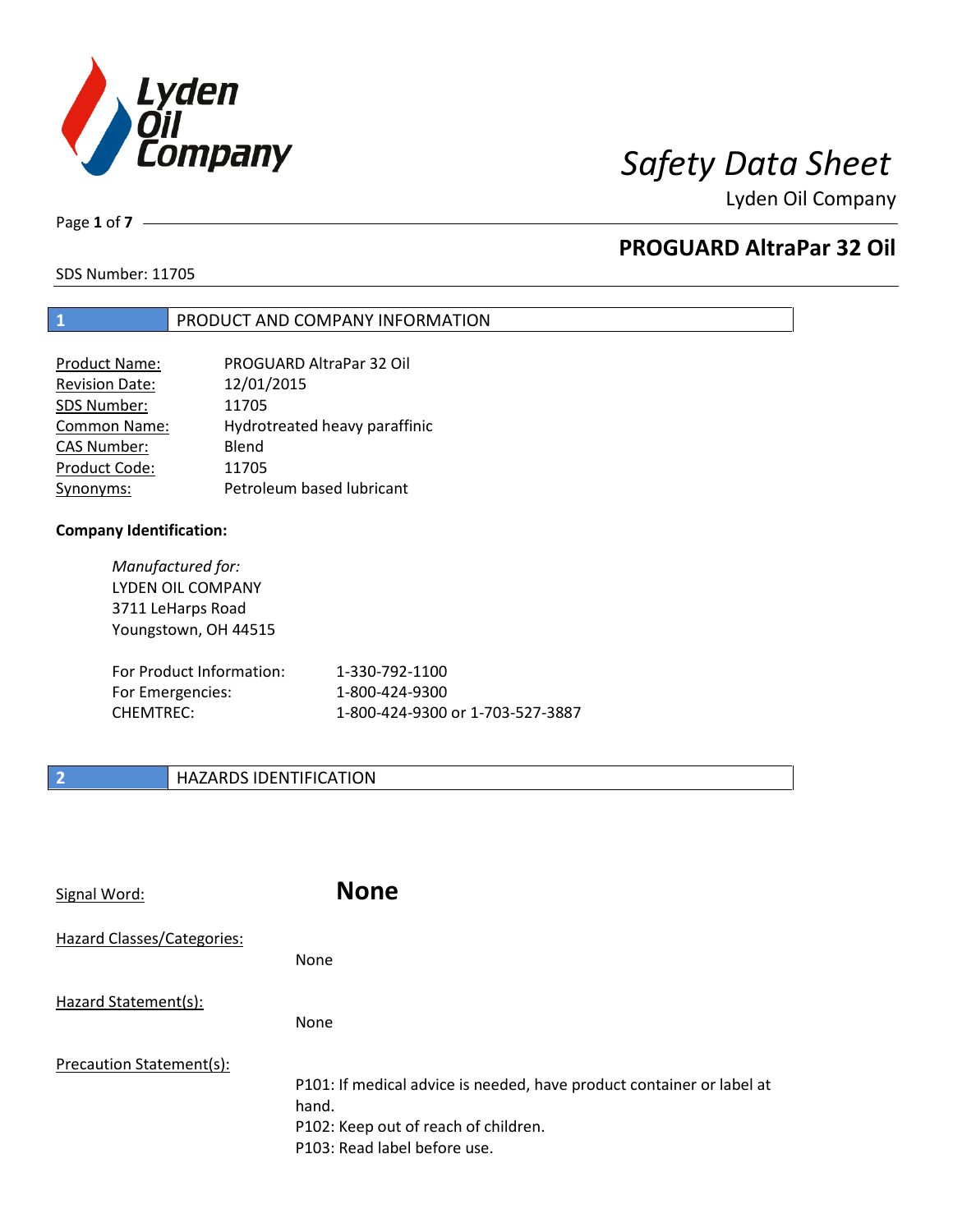

Lyden Oil Company

Page **2** of **7**

# **PROGUARD AltraPar 32 Oil**

SDS Number: 11705

Other Hazard Statement(s):

Repeated exposure may cause skin dryness or cracking.

|  | COMPOSITION / INFORMATION ON INGREDIENTS |  |
|--|------------------------------------------|--|
|--|------------------------------------------|--|

Ingredients:

*Mixture of the substances listed below with nonhazardous additions.*

| <b>Chemical Name</b>                                      | <b>CAS Number</b> | Percentage |
|-----------------------------------------------------------|-------------------|------------|
| Distillates (petroleum), solvent-dewaxed heavy paraffinic | 64742-65-0        | 100        |

*\*Any concentration shown as a range is to protect confidentiality or is due to batch variation.*

| $\overline{4}$ | $\mathbf{A}$<br>- --<br>$\mathbf{r}$<br>w<br>むいいにつ<br>┅<br>. <i>.</i><br>. |
|----------------|----------------------------------------------------------------------------|
|                |                                                                            |

# Description of First Aid Measures:

| Inhalation:   |                                                                                                                   |
|---------------|-------------------------------------------------------------------------------------------------------------------|
|               | If symptoms develop, move victim to fresh air. If symptoms persist,<br>obtain medical attention.                  |
| Skin Contact: |                                                                                                                   |
|               | Wash with soap and water. Remove contaminated clothing and wash<br>before reuse. Get medical attention if needed. |
| Eye Contact:  |                                                                                                                   |
|               | Rinse opened eye for several minutes under running water. If<br>symptoms persist, consult medical attention.      |
| Ingestion:    |                                                                                                                   |
|               | Rinse mouth with water. If symptoms develop, obtain medical<br>attention.                                         |

Symptoms and Effects, both acute and delayed:

No further relevent data available.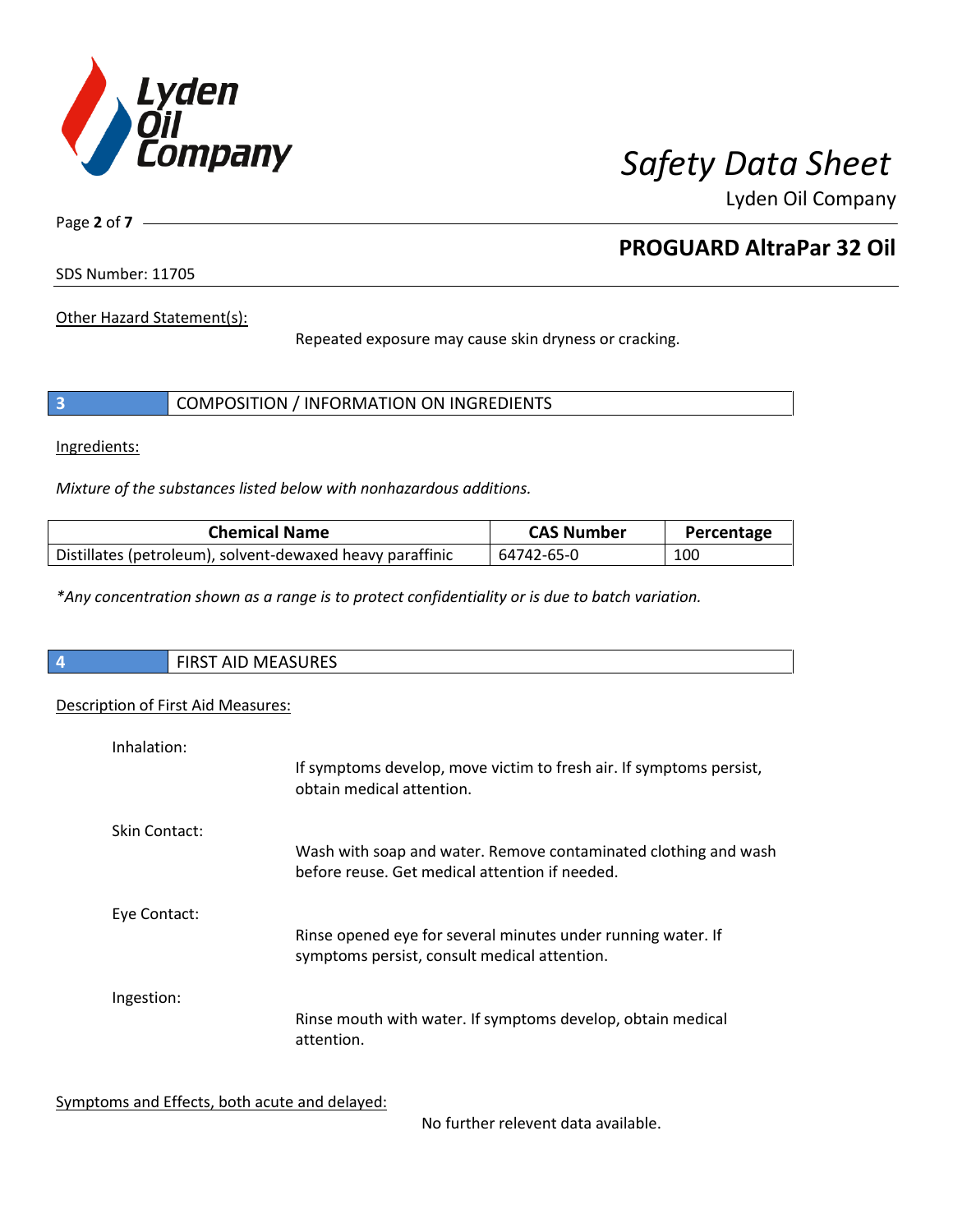

Lyden Oil Company

SDS Number: 11705

Page **3** of **7**

Recommended Actions:

Treat symptomatically. Call a doctor or poison control center for guidance.

| 5                               | <b>FIRE FIGHTING MEASURES</b>             |                                                                                                                                                                                                   |
|---------------------------------|-------------------------------------------|---------------------------------------------------------------------------------------------------------------------------------------------------------------------------------------------------|
|                                 | Recommended Fire-Extinguishing Equipment: | Use dry powder, foam, or carbon dioxide fire<br>extinguishers. Water may be ineffective in fighting<br>an oil fire unless used by experienced fire fighters.                                      |
| Possible Hazards During a Fire: |                                           | Hazardous combustion products may include: A<br>complex mixture of airborne solid and liquid<br>particulates and gases (smoke). Carbon monoxide.<br>Unidentified organic and inorganic compounds. |
|                                 | Recommendations to Firefighters:          | Proper protective equipment including breathing<br>apparatus.                                                                                                                                     |

# **6 ACCIDENTAL RELEASE MEASURES**

| <b>Personal Precautions:</b>      | Avoid contact with skin, eyes, and clothing. Avoid<br>breathing vapors.<br>Keep away from sources of ignition. |
|-----------------------------------|----------------------------------------------------------------------------------------------------------------|
| <b>Emergency Procedures:</b>      | Contain spilled material, collect in suitable and<br>properly labeled containers.                              |
| <b>Environmental Precautions:</b> | Do not allow to reach sewage system or any water<br>course.<br>Do not allow to enter ground waters.            |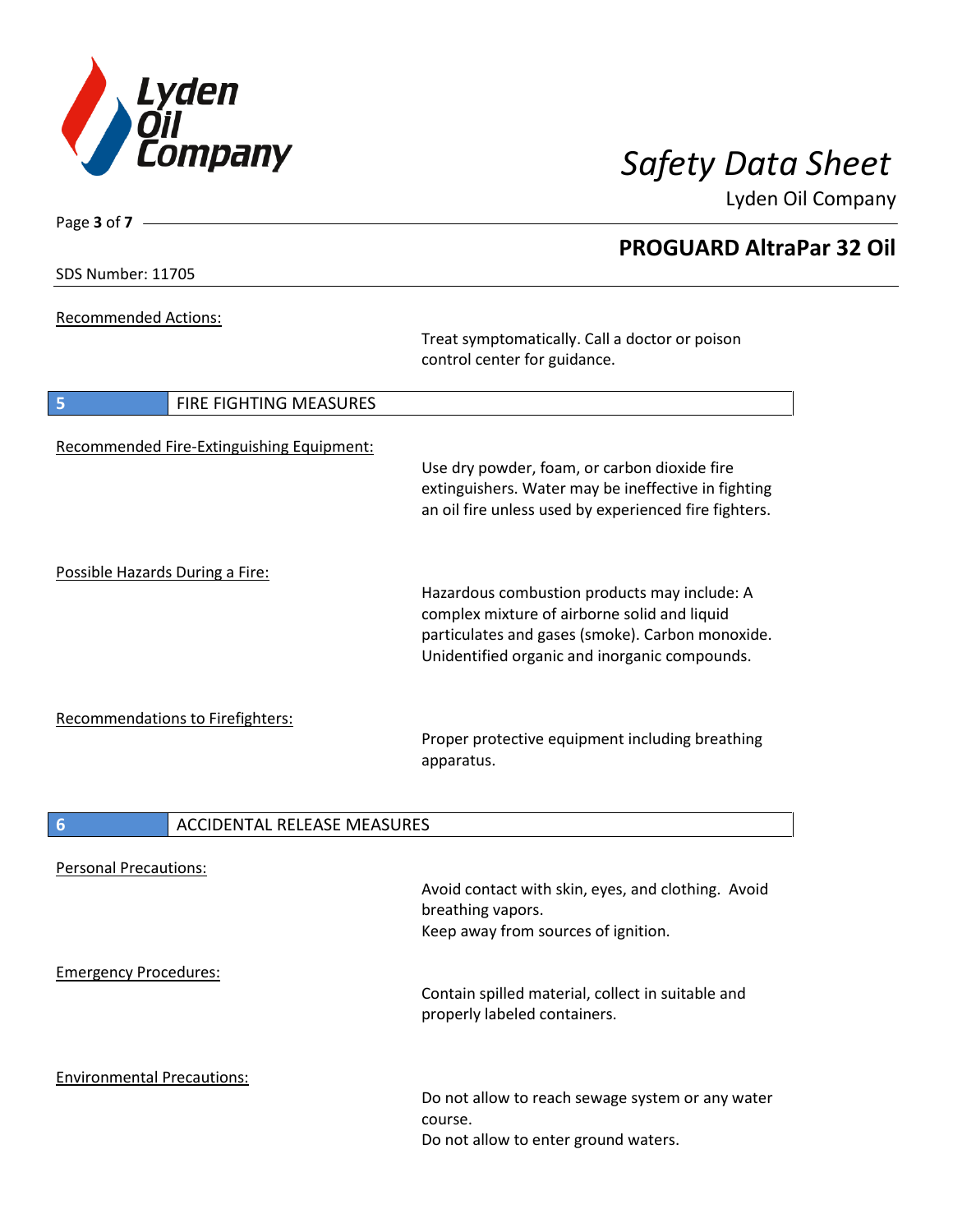

Lyden Oil Company

SDS Number: 11705

Page **4** of **7**

Cleanup Procedures:

Pick up excess with inert absorbant material. Treat contaminated absorbent same as spilled product.

### **7 HANDLING AND STORAGE**

### Handling Precautions:

Handle with care and avoid spillage on the floor. Do not cut, weld, drill, grind, braze, or solder container. Ensure all equipment is electrically grounded before beginning transfer operations.

### Storage Requirements:

Keep container tightly sealed. Keep away from sources of ignition.

**8** EXPOSURE CONTROLS / PERSONAL PROTECTION

### Exposure Limits:

No data available.

### Engineering Controls:

All ventilation should be designed in accordance with OSHA standard (29 CFR 1910.94).

Personal Protective Equipment:

Wash hands before breaks and at the end of work. Use safety glasses and gloves.

## **9** PHYSICAL AND CHEMICAL PROPERTIES

Color: Amber Physical State: Liquid

Odor: Data not available Odor Threshold: Data not available pH: Data not available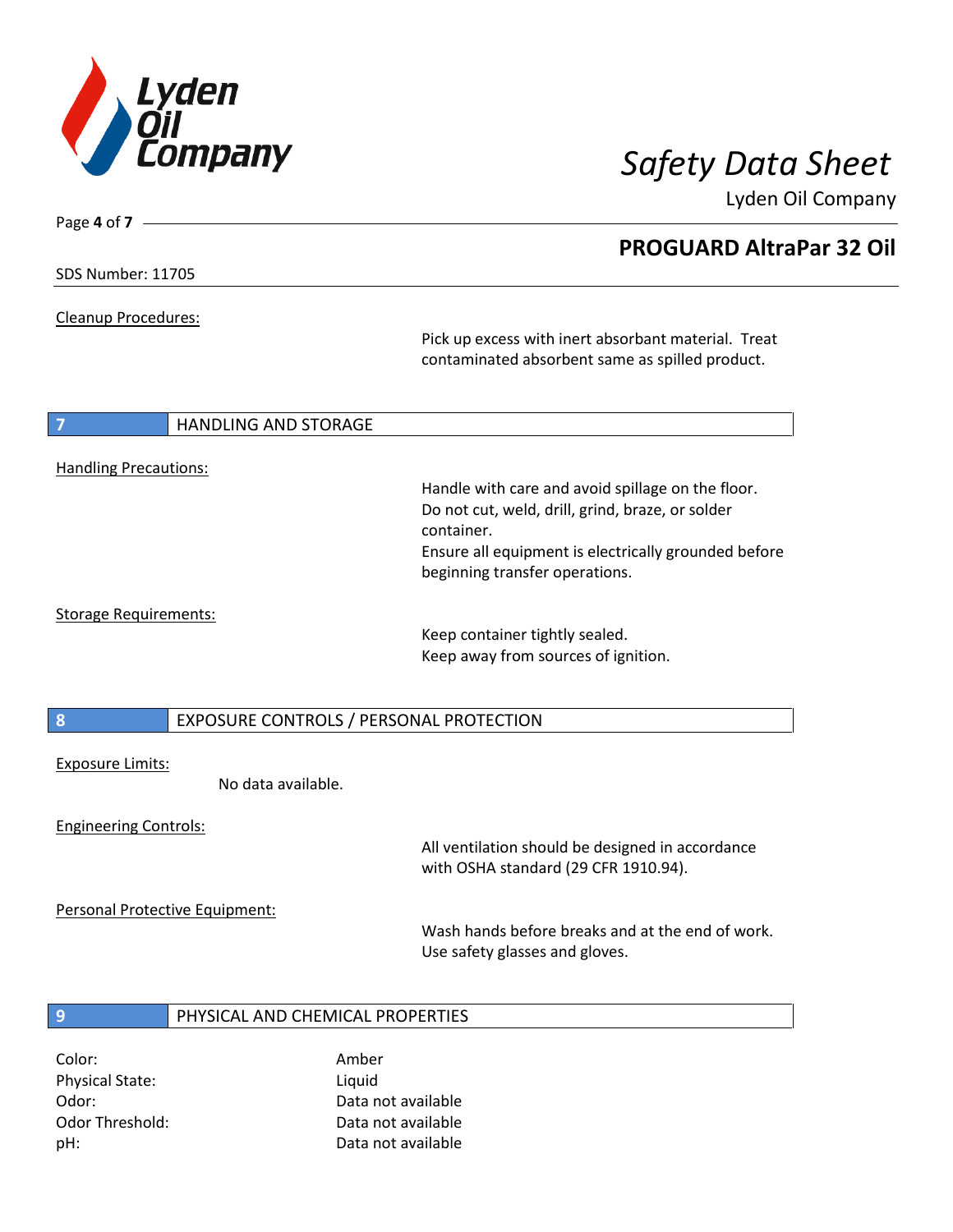

Lyden Oil Company

## SDS Number: 11705

Page **5** of **7**

| <b>Melting Point:</b>         | С  |
|-------------------------------|----|
| <b>Boiling Point:</b>         | C  |
| <b>Boiling Range:</b>         | C  |
| Flash Point:                  | 2  |
| <b>Evaporation Rate:</b>      | C  |
| Flammability:                 | C  |
| Flammability Limits:          | С  |
| Vapor Pressure:               | С  |
| Vapor Density:                | С  |
| <b>Relative Density:</b>      | С  |
| Solubilities:                 | Iı |
| <b>Partition Coefficient:</b> | С  |
| Auto-Ignition Temperature:    | C  |
| Decomposition Temperature:    | C  |
| Viscosity:                    | 3  |

# Data not available Data not available Data not available Puer C / 399° F Data not available Data not available Data not available Data not available Data not available Data not available nsoluble in water Data not available Data not available Data not available 12 mm<sup>2</sup>/sec (kinematic at 40°C)

### **10** STABILITY AND REACTIVITY

| Stability:                     | Stable under normal conditions.                                  |
|--------------------------------|------------------------------------------------------------------|
| Reactivity:                    | Not reactive under normal conditions.                            |
| <b>Conditions to Avoid:</b>    | Extreme temperature, sparks, open flame, and<br>direct sunlight. |
| <b>Hazardous Reactions:</b>    | No known hazardous reactions.                                    |
| <b>Incompatible Materials:</b> | No further relevant information available.                       |
| <b>Decomposition Products:</b> | Hazardous decomposition products are not<br>expected to form.    |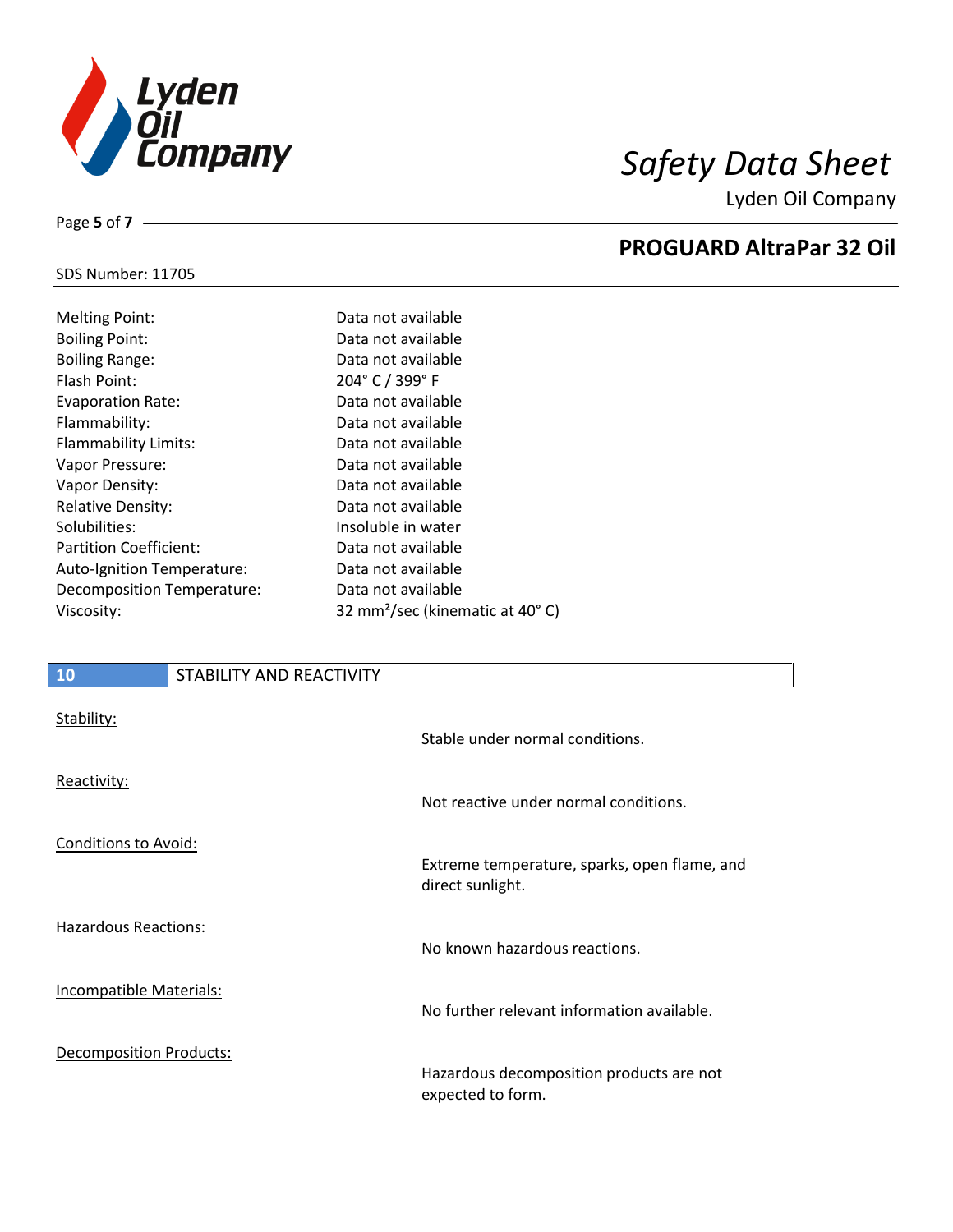

Lyden Oil Company

SDS Number: 11705

Page **6** of **7**

| <b>11</b><br><b>TOXICOLOGICAL INFORMATION</b> |                                                                                                                           |
|-----------------------------------------------|---------------------------------------------------------------------------------------------------------------------------|
| Routes of Exposure:                           |                                                                                                                           |
|                                               | Skin and eye contact are the primary routes of<br>exposure although exposure may occur following<br>accidental ingestion. |
| <b>Exposure Effects:</b>                      | Repeated skin contact may cause dermatitis or an<br>oil acne.                                                             |
| <b>Measures of Toxicity:</b>                  | No test data available.                                                                                                   |
| Carcinogenic/Mutagenic Precautions:           | Non-carcinogenic and not expected to be<br>mutagentic.                                                                    |
| 12<br><b>ECOLOGICAL INFORMATION</b>           |                                                                                                                           |
| <b>Ecological Precautions:</b>                | Avoid exposing to the environment.                                                                                        |
| <b>Ecological Effects:</b>                    | No specific environmental or aquatic data available.                                                                      |
| <b>DISPOSAL CONSIDERATIONS</b><br>13          |                                                                                                                           |
| Disposal Methods:                             | Dispose of waste material in accordance with all<br>local, state, and federal requirements.                               |
| Disposal Containers:                          | Use properly approved container for disposal.                                                                             |
| <b>Special Precautions:</b>                   | Do not flush to surface waters or drains.                                                                                 |